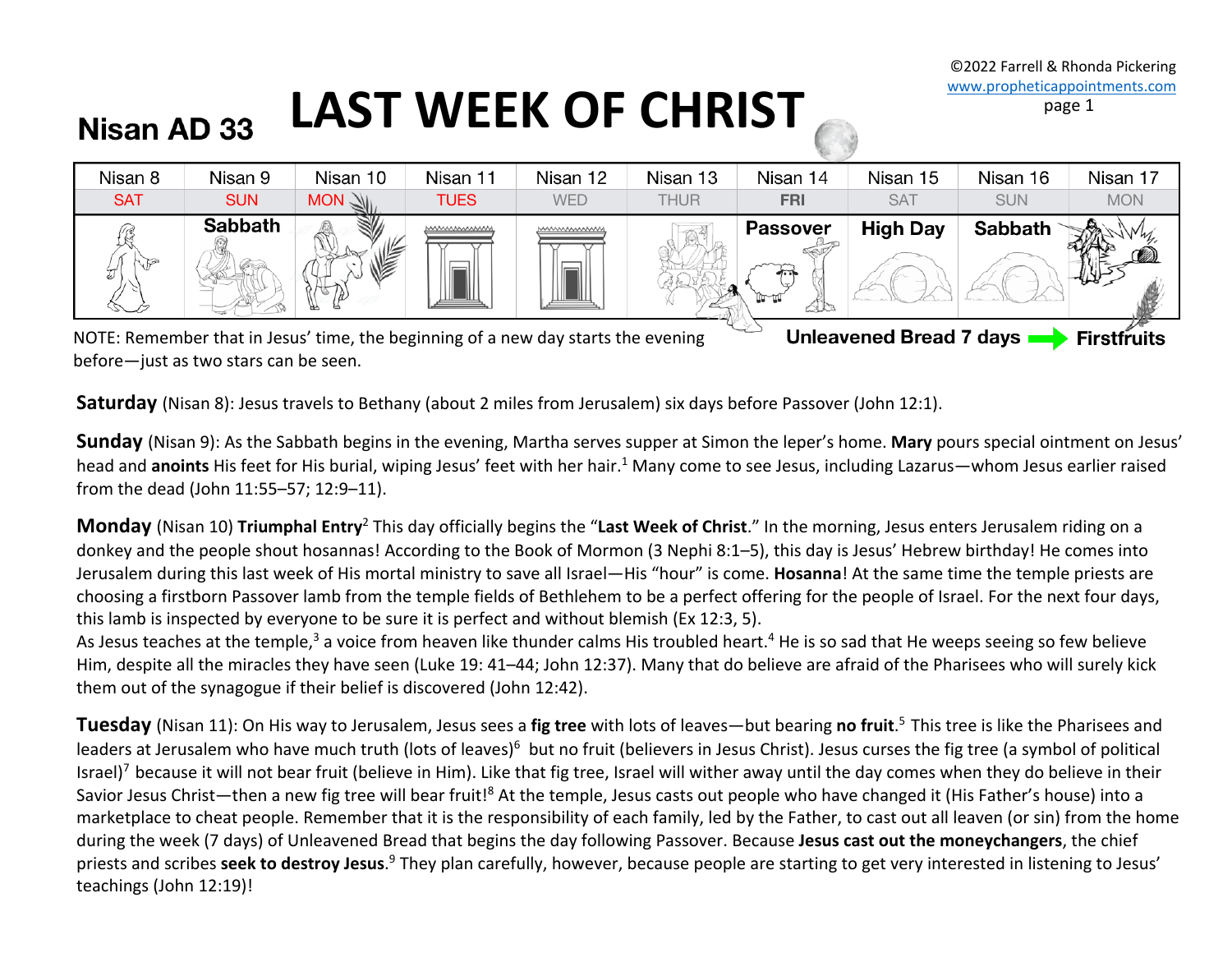## Nisan AD 33 LAST WEEK OF CHRIST

| Nisan 8    | Nisan 9        | Nisan 10 | Nisan 11        | Nisan 12   | Nisan 13 | Nisan 14                                 | Nisan 15        | Nisan 16       | Nisan 17   |
|------------|----------------|----------|-----------------|------------|----------|------------------------------------------|-----------------|----------------|------------|
| <b>SAT</b> | <b>SUN</b>     | MON      | <b>TUES</b>     | <b>WED</b> | THUR     | <b>FRI</b>                               | <b>SAT</b>      | <b>SUN</b>     | <b>MON</b> |
| IJ         | <b>Sabbath</b> |          | <u>MMMMMMMM</u> | mmmmmmm    |          | <b>Passover</b><br>$\overline{1}$<br>ala | <b>High Day</b> | <b>Sabbath</b> |            |

NOTE: Remember that in Jesus' time, the beginning of a new day starts the evening before—just as two stars can be seen.

Unleavened Bread 7 days **State** First fruits

**Wednesday** (Nisan 12): Wednesday is a big day! When Jesus and His disciples pass by the same **fig tree** on the way to Jerusalem this morning, it has already **withered up**—dried up from the roots! You can probably figure out what that means, because you already know the leaders are seeking to destroy Jesus.<sup>10</sup> However, because Jesus' disciples have not rejected Him and have faith in God, Jesus promises that they will be able to do great miracles, too, if they stay faithful and forgive others. $11$ 

 As the true Passover Lamb, Jesus is questioned or "inspected" by Israel's leaders for four days. The chief priests at the temple challenge Jesus' authority, so He begins **teaching the elders** through stories and parables about the choices they now have to make.12 When the Pharisees send spies to get Jesus in trouble, the spies question Jesus about taxes. If Jesus says not to pay taxes, they will tell the local Roman authorities and get Him into trouble. If Jesus says to pay taxes, they will accuse Him to the people of being a traitor and supporting Roman occupation. But when Jesus answers them by having them pull out of *their own pockets a coin* with an image of Caesar on it (Luke 20:24), He spoils their plan! He always answers them perfectly no matter how hard either the Sadducees, or Scribes, or Pharisees try to trick and confuse Jesus, (about marriage and the resurrection in Mark 12:18, the greatest commandment in Mark 12:28, or the son of David in Matt 22:42). Everyone listening is amazed! Finally, Jesus warns the people about the Scribes and Pharisees and how they are trying to stop them from believing in Him.

 Afterwards, Jesus weeps over His beloved people of Jerusalem because they refuse to believe in His power to save them, and He knows they will be left desolate—just like the fig tree (JST Matt 23:27–39). Later on, Jesus' disciples find Him at the Mount of Olives and begin to ask Him questions about things He taught in the temple that day. He answers them in a famous teaching called the "Olivet Discourse" along with other amazing endtime prophetic parables.13 When He is finished, He tells them that **He is going to be crucified in two days**. <sup>14</sup> Meanwhile, the chief priests, scribes, and elders meet at the palace of Caiaphas to plan how to hurry up and kill Jesus before the High Holy Day (the first of the seven days of Unleavened Bread). When Judas Iscariot (being offended by Jesus) shows up and offers to help them, they pay him thirty pieces of silver.<sup>15</sup>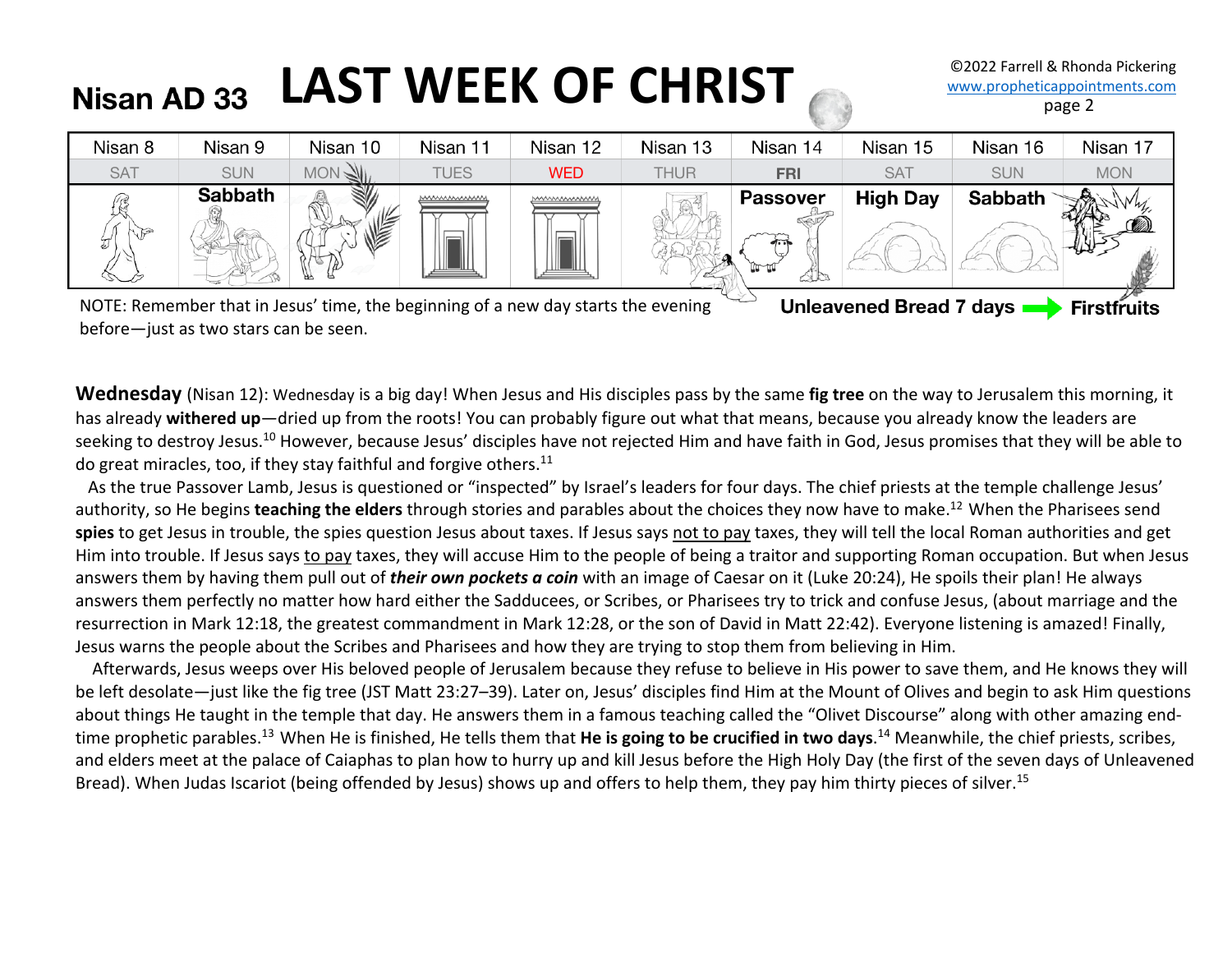# **LAST WEEK OF CHRIST**

### Nisan AD 33



NOTE: Remember that in Jesus' time, the beginning of a new day starts the evening Unleavened Bread 7 days -**Firstfruits** before—just as two stars can be seen.

**Thursday** (Nisan 13): In the morning, Jesus sends Peter and John to get things ready for the Passover meal later that evening. There is much to prepare because this is an ordinance and a prophetic rehearsal commanded by God in the scriptures that all Israel was to practice every year at this time. This meal is called the "Seder" which means the "Order."

**Friday** (Nisan 14—again, the day begins the evening before at two stars): When all is prepared, Jesus and His disciples meet before sunset in the Upper Room, and during this "Last Supper" with them, Jesus explains many of the reasons they are commanded to observe this Day.<sup>16</sup> Traditionally, at specific times during the evening Seder meal, participants pour wine and drink out of their cups four separate times in remembrance of how God delivered His people out of Egypt. It is after the pouring of the "First Cup" (the "Cup of Sanctification") that a struggle arises about seating arrangements—who should be considered "greater"—because they sit around the Seder table according to age and/or authority. Jesus, in an incredible example of humility, kneels down. Instead of washing His hands like they usually do at this point in a Passover Seder, Jesus washes His disciples' feet and teaches them that the greatest among them is the servant of all.<sup>17</sup> After dinner, at the time of drinking the "Third Cup" (the "Cup of Redemption"), Jesus introduces the sacrament to them.<sup>18</sup> When they get to the "Fourth Cup" (the "Cup of Praise/Restoration"), Jesus tells them that He will not drink that cup with them until a time in the future—when He drinks it new with them in the Kingdom of God (compare D&C 27:4–14). The disciples grieve and weep when Jesus tells them this (JST Mark 14:25) and says that they will all be offended because of Him this very night.<sup>18</sup> Then, teaching them about the Comforter and singing a Hymn (Psa 113–118: the "Hallel") they depart to the Mount of Olives.<sup>19</sup> On the way, Jesus continues to instruct His disciples and pray for them. In the Garden of Gethsemane, Jesus prays alone and suffers in agony<sup>20</sup> near midnight. On this same night anciently, just as the angel of death "passed over" Israel's firstborn at midnight in Egypt (Ex 12:27–29), now God's Only Begotten Son's suffering in the Garden provided a way that we, too, can be "passed over" from death. When Jesus is betrayed and arrested,<sup>21</sup> He is tried before Annas, Caiaphas, and the Sanhedrin.<sup>22</sup> He is then sent before Pilate, then before Herod Antipas, and then back to Pilate again.<sup>23</sup> Finally, Pilate, who represents the leader of the house of Israel at that time, washes his hands and publicly declares, "I find no fault in Him" (Luke 23:14). At this same time, the same ritual is being performed by each Israelite head of household just before bringing their family's Paschal lamb to be slaughtered. The father inspects his Passover lamb one last time, washes his hands, and declares that he finds no fault with him.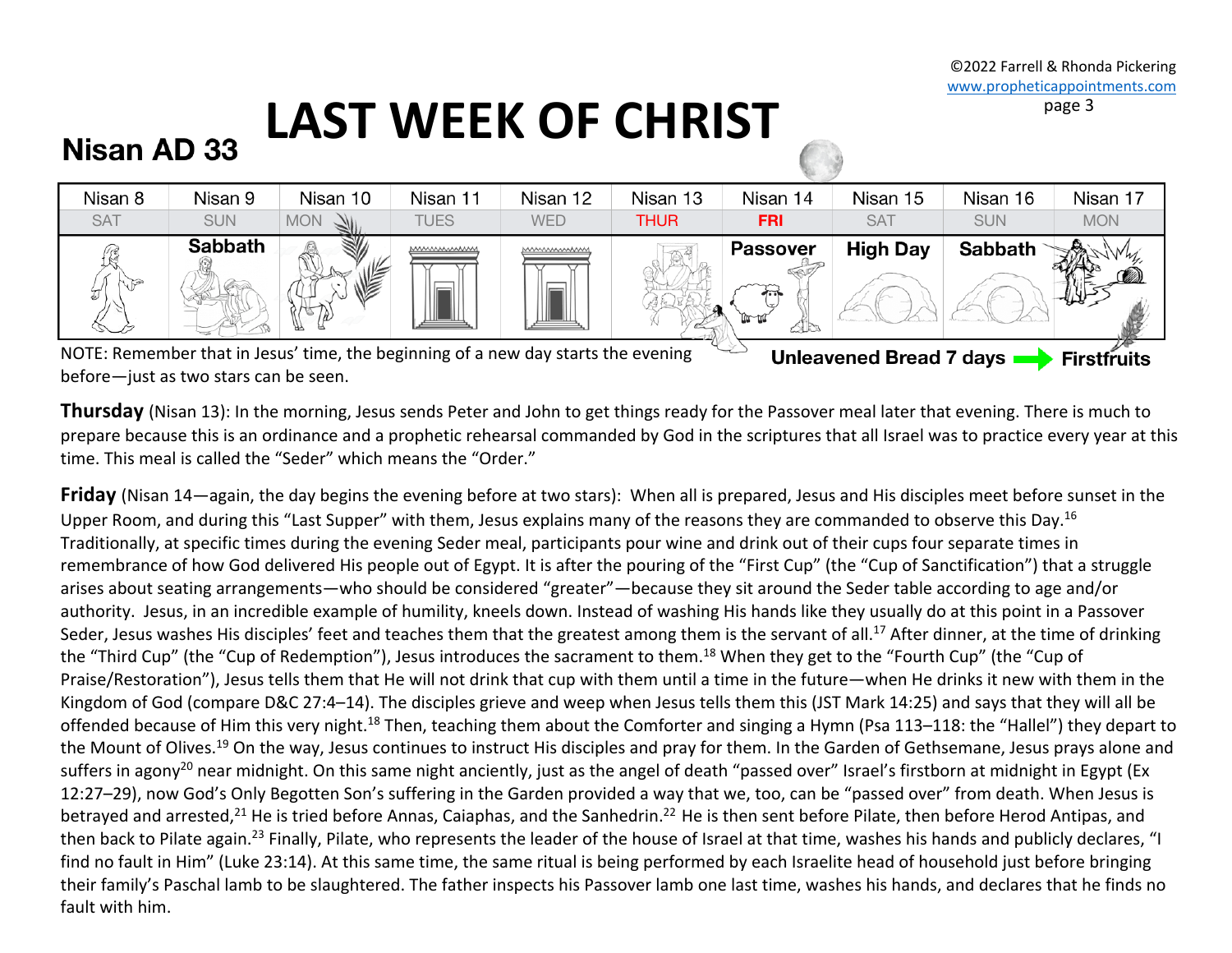#### LAST WEEK OF CHRIST **Nisan AD 33**



NOTE: Remember that in Jesus' time, the beginning of a new day starts the evening before—just as two stars can be seen.

**Friday** (Nisan 14, *continued*): Jesus Christ (the True Paschal Lamb)—after being mocked and scourged—was then condemned for all of our sins. He carried in His own body those sins as they were paid in full and nailed to a cross at 9 a.m. on Passover, Nisan 14, AD 33 (Col 2:14). The soldiers cast lots for His garments, thus fulfilling one of the many prophecies recorded in Psalm 22 by King David about 1,000 years earlier (Psa 22:18; see also 69:21). Darkness covers the land from 12 p.m. to 3 p.m. at which time Jesus cries with a loud voice, *"It is finished!"* This happens at the same moment that the High Priest at the temple declares those exact same words when the last Paschal sacrifice is complete. Fulfilling prophecy, not a bone of the Passover lamb is broken (Ex 12:46; John 19:28–31) as they pierce His side and blood and water flows out from His broken heart. A great earthquake rends the temple veil. When Jesus quotes the first line of Psalm 22, *"My God, my God, why hast thou forsaken me?"* (an Israelite technique that draws attention to the whole passage), the centurion watching fears greatly, and recognizing that he is witnessing the fulfilment of prophecy, says, *"Truly this was the Son of God"* (Matt 27:46–54). Joseph of Arimathea and Nicodemus bring myrrh, aloes, and white linen, and wrap the body of Jesus, placing it in Joseph's own new tomb hewn out of rock. The grief-stricken women see where He is laid; but because it is almost evening when the High Holy Sabbath (first day of Unleavened Bread) begins, they return home to prepare spices and ointments and to rest.<sup>24</sup>

 It is important to note that astronomical software can pinpoint the day that Jesus was crucified in AD 33 by sighting the full moon at that time and then counting back the number of days between our current date and that day. It turns out that **Passover in AD 33 was actually a Friday**—just like Christian tradition holds.

**Saturday** (Nisan 15): Because the first day of Unleavened Bread is a High Holy day—it is a Sabbath Day no matter what day of the week it falls on! (Lev 23:6–7.) John calls this special Sabbath a "High Day" (John 19:31). The chief priests and Pharisees convince Pilate to place guards at the tomb to keep anyone from stealing Jesus' body. Meanwhile, Jesus is on a mission in the Spirit World! (D&C 138:10–24, 29–35.)  $^{25}$ 

**Sunday** (Nisan 16): The next day is the "weekly" Sabbath—the one observed on the 7<sup>th</sup> day of every week. When Jesus died, there were two Sabbath days in a row—the first day of Unleavened Bread followed by the weekly Sabbath! That's why Jesus was in the tomb three days and three nights—just like He said He would be (Matt 12:40). While in the Spirit World before His Resurrection, He instructs and prepares prophets to carry the joyous message of redemption to the dead (D&C 138:36–37).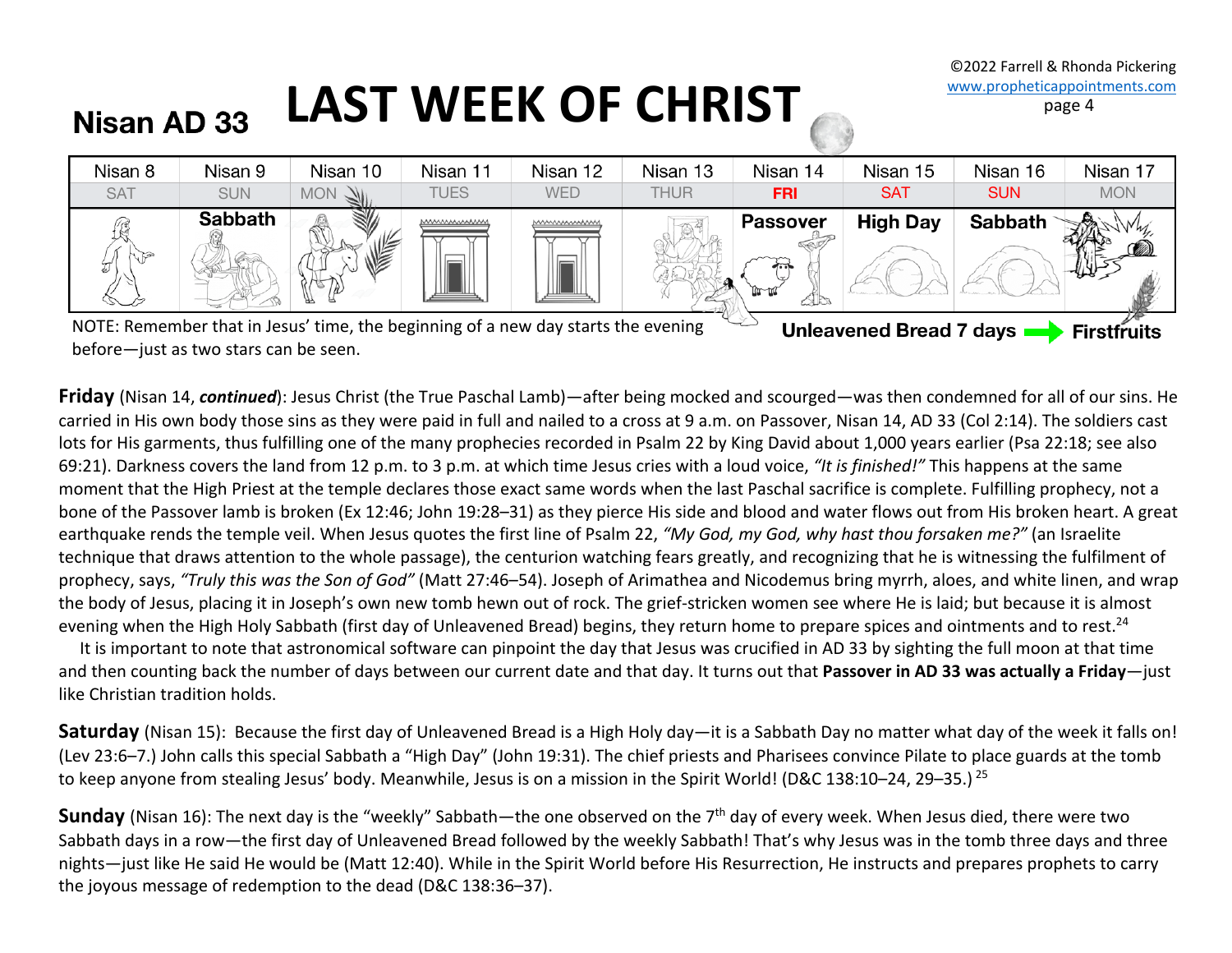#### LAST WEEK OF CHRIST **Nisan AD 33**



before—just as two stars can be seen.

**Monday** (Nisan 17): In AD 33, early Monday morning before dawn, it was Resurrection Day! In scripture, it is called the day of **Firstfruits**, the "morrow after" the weekly Sabbath after Passover (Lev 23:10–11). It is when the High Priest in the temple presents the first fruits of the barley harvest to the Lord. When Jesus appears to Mary, He tells her not to touch Him. This is because the High Priest is not to be touched until the barley offering is made, so that he remains ceremonially undefiled. Jesus is our Great High Priest (Heb 4:14) and the very first "firstfruit" of the Resurrection (1 Cor 15:20, 23). Those who were resurrected and presented to the Father with Him at that time were the real "firstfruits" of the barley harvest (D&C 138:16–17). The blessing of a Firstfruit offering is a type of tithing—the consecration of the first 10% provides the way for the remaining 90% to be greatly blessed (Matt 27:50–53)! [Note also that Jesus appears that afternoon to two of His disciples on the Road to Emmaus—still the "third day" since Jesus was put to death (Luke 24:21).]26

**Monday** (Nisan 17, *Firstfruits in prophecy*): It is important to understand that there are other Firstfruit events besides Jesus' resurrection. It is a very special time of rebirth and deliverance. Firstfruits was the time when Israel crossed the Red Sea and was born as a nation, as well as the day that the walls of Jericho fell and Israel liberated the Promised Land. It is the exact time that the prophets Moses, Elijah and the Savior Jesus Christ appeared to Joseph Smith and Oliver Cowdery at the dedication of the Kirtland temple (in the evening after the afternoon session of conference) on April 3, 1836, to open the way for the gathering and restoration of Israel. And there is another Firstfruit resurrection harvest coming soon!

 This coming event is pictured in the scriptures as the first fruits of a "wheat" harvest (Lev 23:15–17; *compare* D&C 86:7). Anciently, it was when two huge loaves of leavened **wheat** bread were presented to the Lord exactly fifty days after the barley was presented—again, on the "**morrow**  after the Sabbath." It represents another appointment that Jesus made with the earth in the last days! Because leaven represents sin and pride (Matt 16:11–12), this offering tells us that this resurrection is made possible only because Jesus has already atoned for and is now covering the leaven of the Gentiles. According to Daniel's numbers, this Firstfruits resurrection event is probably less than ten years away and will occur approximately **2**,**000 years** after the resurrection at the time of Christ—landing on the Hebrew-calendar anniversary of the First Resurrection! It is called "the morning of the first resurrection" and is a grand council meeting held at Adam-ondi-Ahman (Dan 7:21–22; 12:1; D&C 88:94–98; 116:1). These special prophetic appointments help us know how to prepare for Jesus' 2<sup>nd</sup> Coming! And that's also exactly what the prophet Hosea foretold: "Come and let us return unto the Lord: for He hath torn, and He will heal us; He hath smitten, and He will bind us up" (quoting from Isaiah 19:22), "After '**two days**' will He revive us: in **the third day He will raise us up**, **and we shall live in His sight**" (Hos 6:1–2; *cf.* 2 Pet 3:8).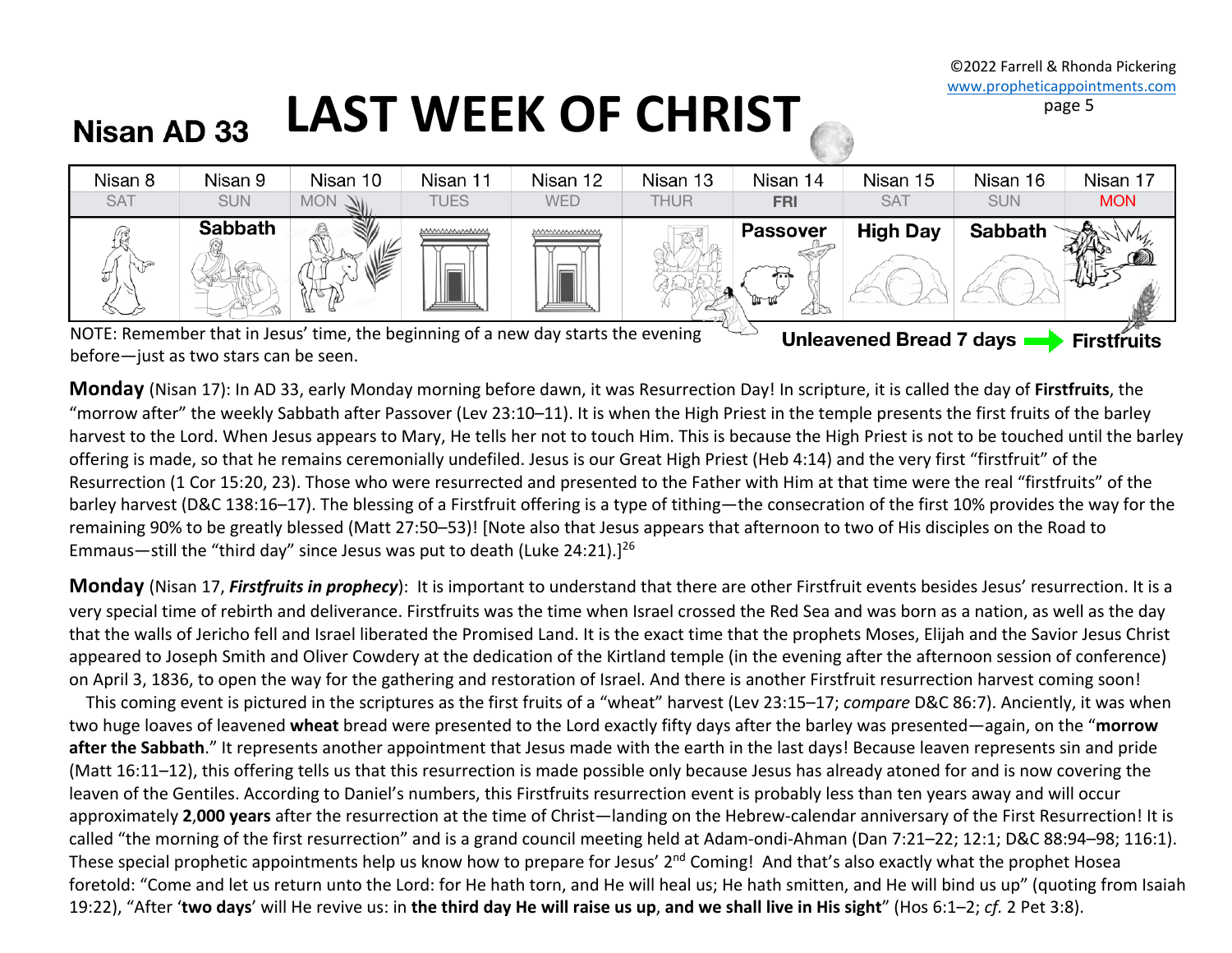# LAST WEEK OF CHRIST WWW.propheticappointments.com

### **Nisan AD 33**



#### **Verse References**:

- 1. Matt 26:6–13; Mark 14:3–9; John 12:1–8 [Mary anoints Jesus' Feet]
- 2. Matt 21:1–9; Mark 11:1–10; Luke 19:28–40; John 12:12–19 [**MONDAY** Triumphal Entry]
- 3. Matt 21:10–11; Mark 11:11; Luke 19:41–44 [Jesus enters Jerusalem into the temple; He weeps
- 4. John 12:20–43 [voice from heaven]
- 5. Matt 21:18–19; Mark 11:12–14 [**TUESDAY** morning; fig tree cursed]
- 6. D&C 35:15–17; 45:36–37 [the "summer" harvest of wheat represents the Time of the Gentiles]
- 7. Extrapolation from Jotham's parable in Judges 9:7–15. The olive tree, on the other hand, has a religious overtone.
- 8. 2 Nephi 25:16–17; Jacob 5:72–73 (olive); Joel 21–24 [the grape vine has the nuance of joy in Christ's redemption]; Haggai 2:19, 22
- 9. Matt 21:12-13; Mark 11:15–17; Luke 19:45–46 [cleansing Temple]
- 10. Mark 11:18–19; Luke 19:47–48 [seek to destroy; taught daily]
- 11. Matt 21:20–22; Mark 11:20–26 [**WEDNESDAY** morning; marvel fig tree is withered]
- 12. Matt 21:23–23:39; Mark 11:27–12:44; Luke 20:1–21:4 [parables and teachings; warning against Pharisees; weeps]
- 13. Matt 24:1–25:46; Mark 13:1–27; Luke 21:5–36 [Olivet discourse and parables]
- 14. Matt 26:1–5; Mark 14:1–2; Luke 22:1–2 [crucifixion in two days and plot]
- 15. Matt 26:14–16; Mark 14:10–11; Luke 22:3–6 [Judas arranges betrayal]
- 16. Matt 26:17–19; Mark 14:12–16; Luke 22:7–13 [**THURSDAY** Passover arrangements]
- 17. Matt 26:20–30; Mark 14:17–26; Luke 22:14–30 [**FRIDAY** Last Supper] (see *The Temple,* Edersheim, p. 188, for clarification on the issue of exactly *when* Jesus washed their feet)
- 18. Matt 26:30–35; Mark 14:26–31; Luke 22:31–39; John 15:1–18:1 [foretells Peter's denial]
- 19. Matt 26:30; Mark 14:26; Luke 22:39; John 14–17 [Discourse on the Comforter; sing Hymn and walk to Gethsemane; Intercessory Prayer]
- 20. Matt 26:36–46; Mark 14:32–42; Luke 22:39–46; John 18:1 [Gethsemane; disciples fall asleep three times while praying]
- 21. Matt 26:46–56; Mark 14:43–52; Luke 22:47–53; John 18:2–12 [betrayal & arrest]
- 22. Matt 26:57–75; Mark 14:53–72; Luke 22:54–65; John 18:13–27 [Annas, Caiaphas, Sanhedrin]
- 23. Matt 27:1–30; Mark 15:20–46; Luke23:26–54; John 19:16–42 [Pilate, Herod Antipas; Pilate]
- 24. Matt 27:31–60; Mark 15:20–46; Luke 23:26–54; John 19:16–42 [crucifixion and burial]
- 25. Matt 27:61–66; Mark 15:47; Luke 23:55–56 [**SATURDAY** women see tomb, guards set]
- 26. Matt 28:1–15; Mark 16:1–9 (9–13); Luke 24:1–35 [tomb, resurrection, Emmaus]